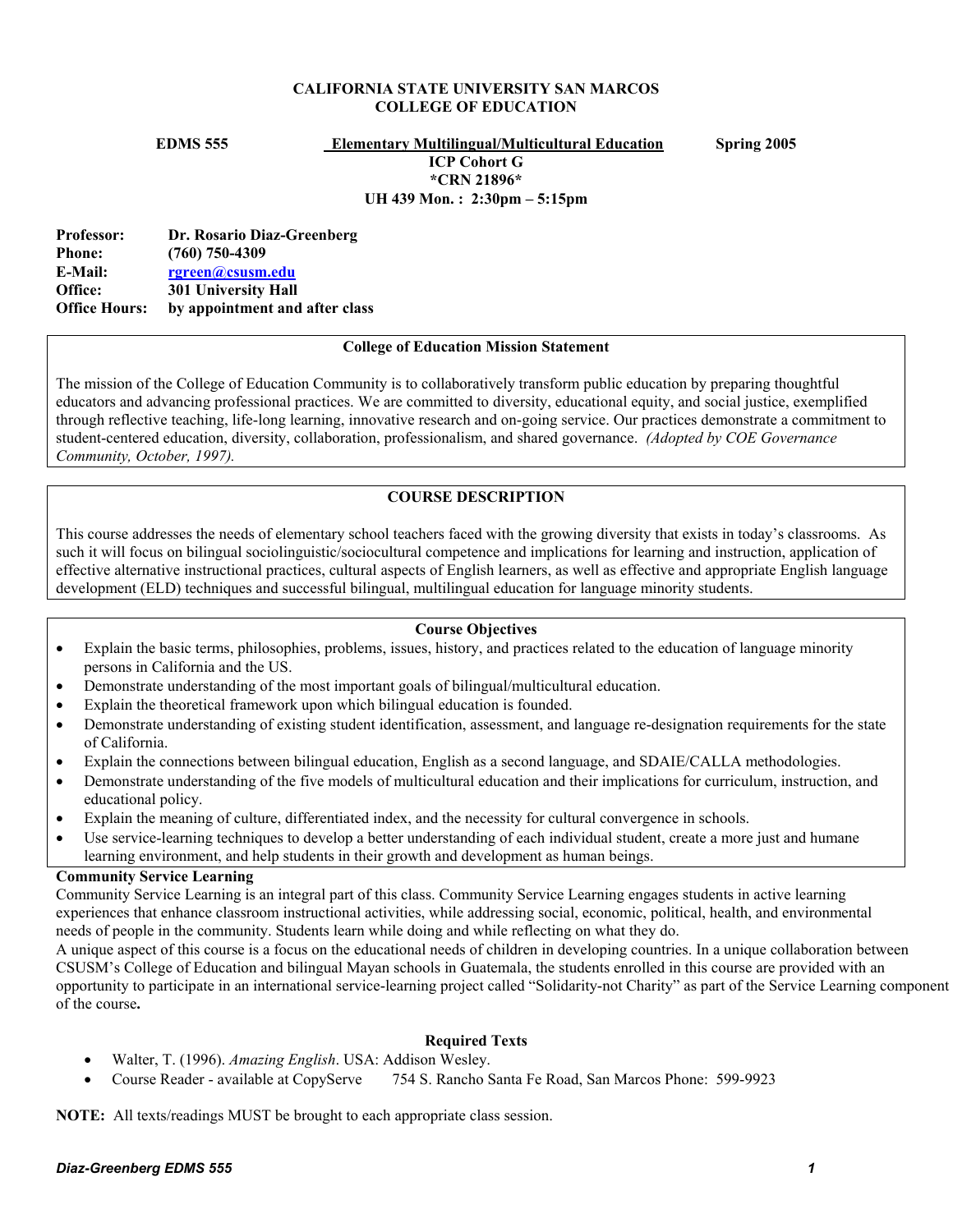Chamot, A. & O'Malley, J. (1994). *The CALLA Handbook: Implementing the Cognitive Academic Language Learning Approach.* Menlo Park, CA: Addison-Wesley Publishing: Allyn and Bacon

Echeverria, J., Vogt, M. , and Short, D. (2004) *Making Content Comprehensible for English Language Learners: The SIOP Mode*l, 2<sup>nd</sup> Edition, Boston, MA: Allyn and Bacon

#### **Authorization to Teach English Learners**

This credential program has been specifically designed to prepare teachers for the diversity of languages often encountered in California public school classrooms. The authorization to teach English learners is met through the infusion of content and experiences within the credential program, as well as additional coursework. Students successfully completing this program receive a credential with authorization to teach English learners. *(approved by CCTC in SB 2042 Program Standards, August 02)*

#### **Teacher Performance Expectation (TPE) Competencies**

The course objectives, assignments, and assessments have been aligned with the CTC standards for Multiple Subject Credential. This course is designed to help teachers seeking the Single Subject Credential to develop the skills, knowledge, and attitudes necessary to assist schools and district in implementing effective programs for all students. The successful candidate will be able to merge theory and practice in order to realize a comprehensive and extensive educational program for all students. The following TPE's are addressed in this course:

**Primary Emphasis: TPE 7:** Teaching English Learners **TPE 15**: Social Justice and Equity

#### **Secondary Emphasis:**

**TPE 1:** Specific Pedagogical Skills for Subject Instruction **TPE 3:** Interpretation and Use of Assessments **TPE 4:** Making Content Accessible **TPE 5:** Student Engagement **TPE 6:** Developmentally Appropriate Teaching Practices **TPE 11:** Social Environment

#### **College of Education Attendance Policy**

Due to the dynamic and interactive nature of courses in the College of Education, all students are expected to attend all classes and participate actively. At a minimum, students must attend more than 80% of class time, or s/he **may not receive a passing grade** for the course at the discretion of the instructor. Individual instructors may adopt more stringent attendance requirements. If two class sessions are missed, or if the student is late (or leaves early) s/he cannot receive a grade of "A." If three class sessions are missed, the highest possible grade that can be earned is a "C+." If extenuating circumstances occur, the student should contact the instructor as soon as possible to make appropriate arrangements. This course deals with complex material processed in a variety of ways. Structured interactions, group processes, oral presentations, guided discussion of readings, and self-disclosure exercises are the norm. **Students are expected to have read assigned materials by the date indicated in the syllabus, and should be prepared to discuss readings individually or in variously structured groups.** The degree of your engagement in these processes forms the basis for points assigned. Due to the fast paced and highly interactive nature of the course, regular attendance and full participation are expected: teaching and learning is difficult (if not impossible) if one is not present for and engaged in the process. Therefore, College Policy is amplified as follows: 1. Missing more than 1 class meetings will result in the reduction of one letter grade. (1 absence = A; 2 absences = B; 3 absences = C+) 2. Arriving late or leaving early on more than two occasions will result in the reduction of one letter grade. 3. Illness and emergency circumstances will be negotiated on a case-by-case basis. Students are expected to establish appropriate personal, academic and career-ladder priorities. These measures should not be considered punitive. Rather, they should be viewed as taking appropriate individual responsibility for one's own learning in a democratic, collaborative and reciprocal-learning environment.

#### **Students with Disabilities Requiring Reasonable Accommodations**

Students are approved for services through the Disabled Student Services Office (DSS). This office is located in Craven Hall 5205, and can be contacted by phone at (760) 750-4905, or TTY (760) 750-4909. Students authorized by DSS to receive reasonable accommodations should meet with their instructor during office hours or, in order to ensure confidentiality, in a more private setting.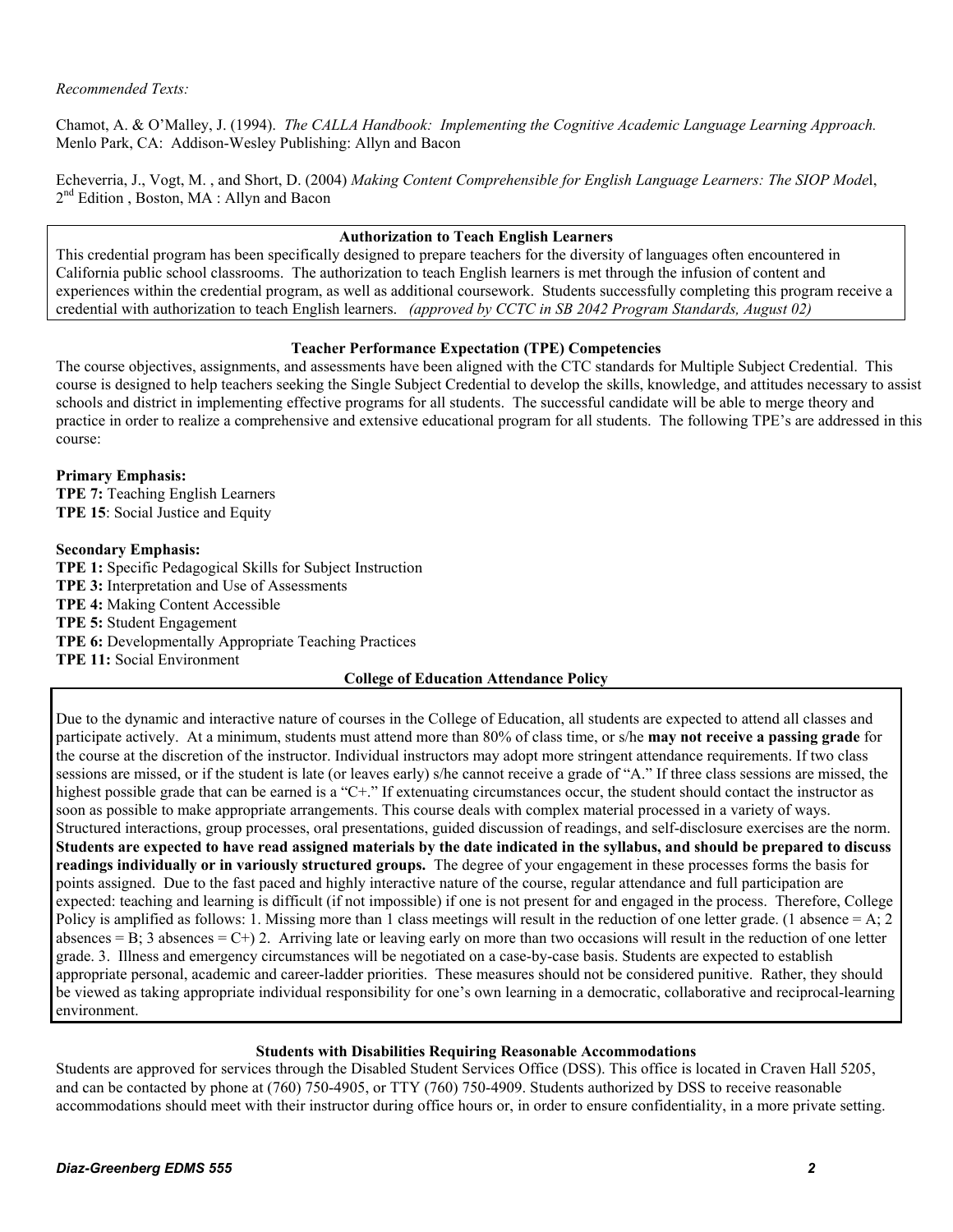#### **All University Writing Requirement**

Every course at CSUSM must have a writing requirement of at least 2500 words. In order to comply with it, students must turn in an interactive journal, class reflections, TPE reflections and other pertinent written assignments.

#### **CSUSM Academic Honesty Policy**

"Students will be expected to adhere to standards of academic honesty and integrity, as outlined in the Student Academic Honesty Policy. All written work and oral assignments must be original work. All ideas/materials that are borrowed from other sources must have appropriate references to the original sources. Any quoted material should give credit to the source and be punctuated with quotation marks.

Students are responsible for honest completion of their work including examinations. There will be no tolerance for infractions. If you believe there has been an infraction by someone in the class, please bring it to the instructor's attention. The instructor reserves the right to discipline any student for academic dishonesty in accordance with the general rules and regulations of the university. Disciplinary action may include the lowering of grades and/or the assignment of a failing grade for an exam, assignment, or the class as a whole."

*Appeals:* Every student has the right to appeal grades, or appeal for redress of grievances incurred in the context of any course. Disputes may be resolved informally with the professor, or through the formal appeal process.

*Ability:* Every student has the right to equitable educational consideration and appropriate accommodation. Students having differing ability (mobility, sight, hearing, documented learning challenges, first language/English as a second language) are requested to contact the professor at the earliest opportunity. Every effort will be made to accommodate special need. Students are reminded of the availability of Disabled Student Services, the Writing Center, technology assistance in the computer labs, and other student support services available as part of reasonable accommodation for special needs students.

#### **Professionalism/Dispositions** (*see rubric*)

## **Because this course is part of an accredited program that leads to professional certification, students are expected to demonstrate behavior consistent with a professional career. In particular students must:**

## **1. Attend all class meetings. If you will miss a class session***,* **please notify the instructor in writing (email) as soon as possible.**

- 2. Arrive on time just as you would at a school site. Late arrivals to and early departures from class **will alter the final grade**.
- 3. Prepare carefully for class. Be ready to discuss readings and assignments thoughtfully. All voices are valued in our classroom community. Please be sure we get to hear your thoughts on the topics we cover.
- 4. Complete all assignments on time. Late assignments will receive a reduction in points for each day late. Occasionally a student may be asked to revise an assignment. If so, the revised work must be submitted no later than one week after it was returned and may not be eligible for full credit. If you are absent when an assignment is due, you may submit the work via email (except for Physical Model) so that it is not counted late. Receipt of the assignment will be returned by the instructor (please request return receipt)
	- 5. Interact professionally and collaborate responsibly with your colleagues. Teacher education is a professional preparation program and students will be expected to adhere to standards of dependability, academic honesty and writing achievement.

#### **Course Requirements**

All students are expected to participate in class activities and demonstrate reflective learning. Students who do not attend a class session, or do not participate in class activities will not receive attendance and participation points for that session. *Points will be deducted for each missed class session.* It is important that students are well prepared for course sessions by completing the readings and assignments scheduled before the class meeting. Unless otherwise negotiated with the instructor, all assignments are to be handed in on the due date. **Assignments not handed-in on due date will lose a percentage of the earned credit per day.** Assignments should be typed and double-spaced (yes, including the class journal). Students who wish to revise an assignment must negotiate the requirements of the revision with the instructor.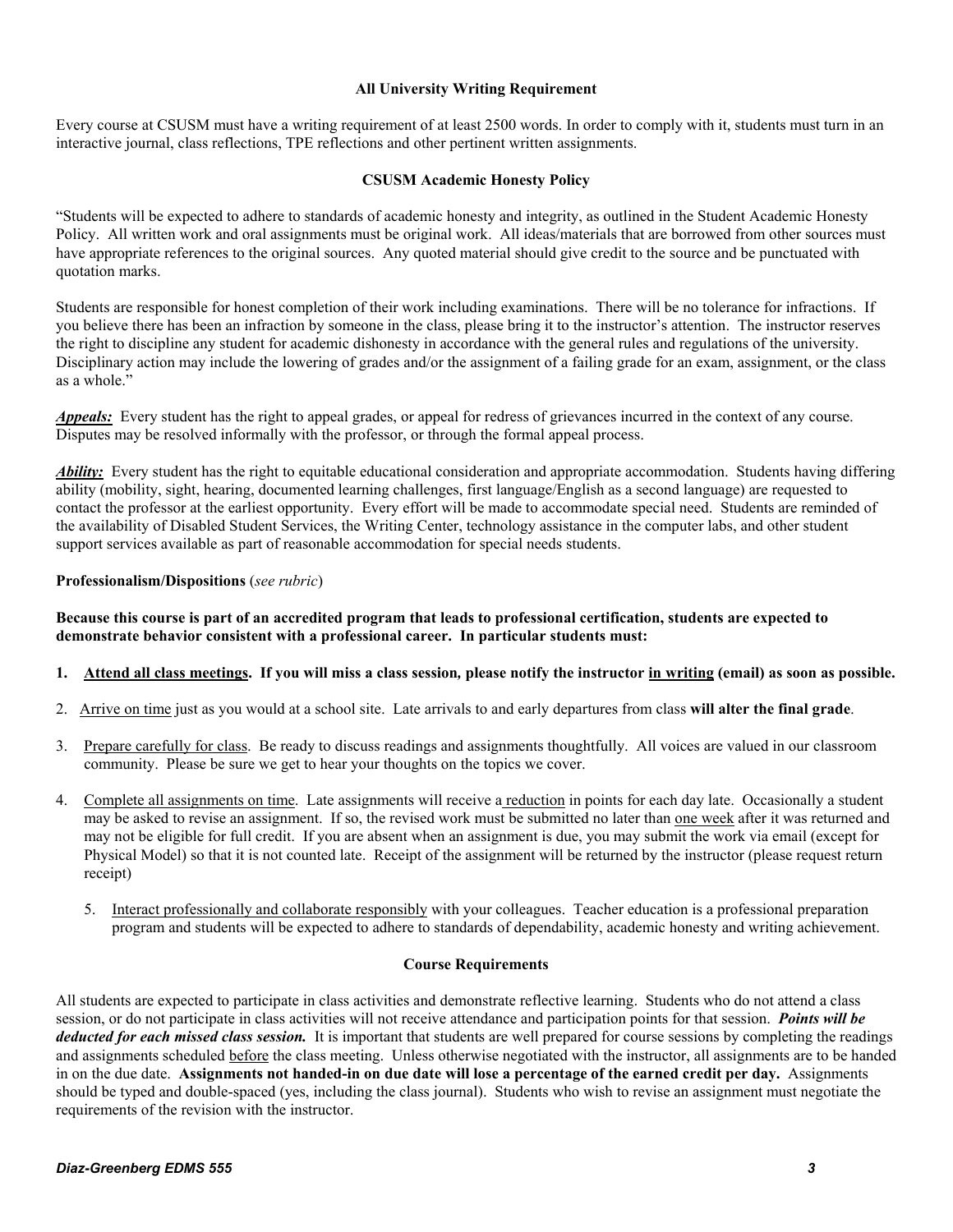|           | • Attendance and participation            | 10 points |
|-----------|-------------------------------------------|-----------|
| $\bullet$ | Interactive Journal / ELD Standards       | 20 points |
| $\bullet$ | ELD / SDAIE Lesson Observation            | 10 points |
| $\bullet$ | Multicultural Resources / Lesson Plan     | 20 points |
| $\bullet$ | SDAIE/CALLA "Unit" Plan / TPE Reflections | 40 points |

*Grading Scale:* A=90+, B=80-89, C+=77-79, C=70-76, D=60-69, F=59 or lower. Plus and minuses are not given except in the following instance: the College requires completion of this course with a C+ or higher.

## **ASSIGNMENT DESCRIPTIONS**

#### **Journal Entries (Reading Reflections) & ELD Standards 20 points**

A journal will be maintained for the class. It will cover the following topics and it is due during the following class sessions:

| Service Learning for Social Justice and Equity       | DUE: Session 2  |
|------------------------------------------------------|-----------------|
| Language Structure and Use                           | DUE: Session 4  |
| Assessment                                           | DUE: Session 8  |
| <b>Historical Foundations of Bilingual Education</b> | DUE: Session 11 |
| What you will do for your English learners           | DUE: Session 15 |

Journal entries will be discussed at the beginning of the class session on which they are due, and will include:

- A one page double- spaced written summary and/or analysis of the assigned topic that reflects understanding of the key concepts, including comments / analysis from the required readings.
- A one page double-spaced written reflection of the topic including connections that can be made between the topics and teaching English language learners, **with specific examples from student teaching experiences, school observations, or other personal experiences in diverse settings.**

*Your journal entries must address TPE 7 (see rubric).* 

#### **ELD Standards Requirement**

For the 5th class session, you will need to download the ELD standards and print a copy for yourself. Please bring the standards to class. You can download the ELD standards from the CDE website (www.cde.ca.gov) or from WestEd (www.wested.org ).

On the WestEd Website, type "ELD Standards" in the "Search WestEd" box. Click on "WestEd: The Map of Standards for English Learners" then "Sample Chapters" then "9-12 PDF Version"

| ovul nai Entro<br><b>DUBLING IMPLIE</b> |                         |                         |                             |                         |
|-----------------------------------------|-------------------------|-------------------------|-----------------------------|-------------------------|
| Criteria                                | <b>Developing</b>       | <b>Nearly</b>           | <b>Meets</b>                | <b>Exceeds</b>          |
|                                         |                         | <b>Meets</b>            |                             |                         |
| TPE-7                                   | Candidates demonstrate  | Candidates demonstrate  | Candidates demonstrate      | Candidates demonstrate  |
| <b>Teaching</b>                         | in their interactive    | in their interactive    | in their interactive        | in their interactive    |
| English                                 | journals that they know | journals that they know | journals that they know     | journals that they know |
| Learners                                | and can apply few       | and can apply some      | and can apply               | and can apply           |
|                                         | pedagogical theories,   | pedagogical theories,   | pedagogical theories,       | pedagogical theories,   |
|                                         | principles, and         | principles, and         | principles, and             | principles, and         |
|                                         | instructional practices | instructional practices | instructional practices for | instructional practices |
|                                         | for comprehensive       | for comprehensive       | comprehensive               | for comprehensive       |
|                                         | instruction of English. | instruction of English  | instruction of English      | instruction of ALL      |
|                                         |                         | learners.               | learners.                   | English learners.       |

## **Journal Entries – Scoring Rubric**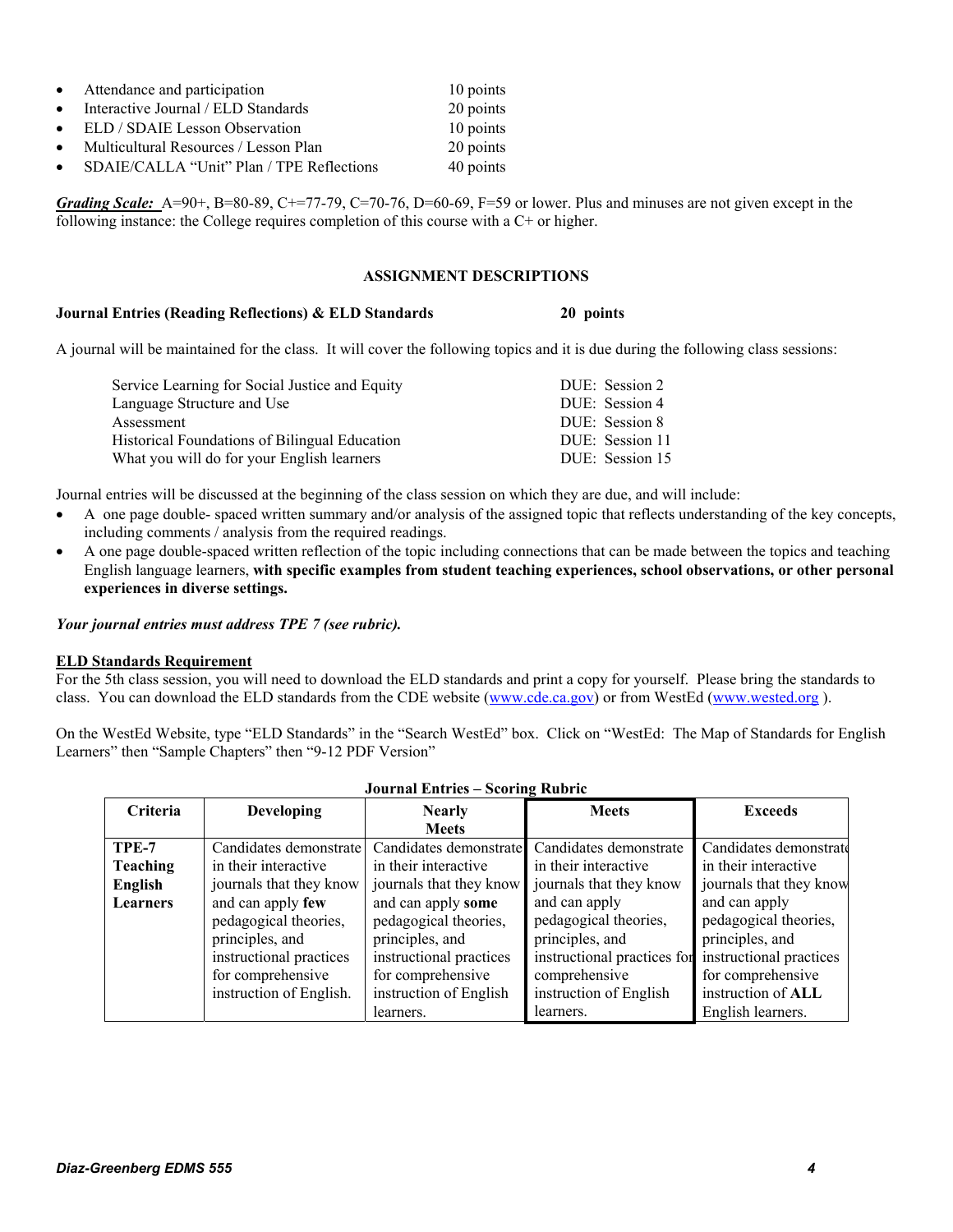## **ELD / SDAIE Lesson Observation 10 points 10 points 10 points**

For this assignment you will observe an ELD or SDAIE lesson at your student teaching school site. You will collect and document evidence of any instructional modifications made to provide comprehensible academic input for the English learners in the class. A check list form will be available for this assignment. As part of your write-up, you are to discuss how (if necessary) you would modify the lesson/activity in light of the information and knowledge gained in the course.

# *Your lesson observation must address TPEs 4 and 5 (see rubric).*

| <b>Lesson Observation - Scoring Rubric</b>      |                                                                                                                                                                                                            |                                                                                                                                                                                                                                                                                                                                     |                                                                                                                                                                                                                                                                                                                                    |                                                                                                                                                                                                                                                                                                                |
|-------------------------------------------------|------------------------------------------------------------------------------------------------------------------------------------------------------------------------------------------------------------|-------------------------------------------------------------------------------------------------------------------------------------------------------------------------------------------------------------------------------------------------------------------------------------------------------------------------------------|------------------------------------------------------------------------------------------------------------------------------------------------------------------------------------------------------------------------------------------------------------------------------------------------------------------------------------|----------------------------------------------------------------------------------------------------------------------------------------------------------------------------------------------------------------------------------------------------------------------------------------------------------------|
| Criteria                                        | <b>Developing</b>                                                                                                                                                                                          | <b>Nearly</b><br><b>Meets</b>                                                                                                                                                                                                                                                                                                       | <b>Meets</b>                                                                                                                                                                                                                                                                                                                       | <b>Exceeds</b>                                                                                                                                                                                                                                                                                                 |
| TPE-4<br><b>Making</b><br>Content<br>Accessible | Teacher candidate is<br>unable to determine<br>if lesson observed is<br>consistent with<br>pedagogical theories<br>and instructional<br>practices for making<br>content accessible to<br>English learners. | Candidates can partially<br>determine if lesson<br>observed is consistent<br>with pedagogical<br>theories, principles, and<br>instructional practices<br>for making content<br>accessible to English<br>learners.                                                                                                                   | Candidates are able to<br>determine if lesson<br>observed makes content<br>accessible to students<br>with different levels of<br>proficiency in English<br>and primary language.                                                                                                                                                   | Candidates can apply<br>pedagogical theories,<br>principles, and<br>instructional practices for<br>making content<br>accessible to all English<br>learners by offering<br>appropriate suggestions.                                                                                                             |
| TPE-5<br><b>Student</b><br><b>Engagement</b>    | Candidates of<br>English learners are<br>unaware if lesson<br>observed engages<br>students or is<br>appropriate for the<br>levels of English<br>proficiency and<br>primary language.                       | Candidates of English<br>learners are not always<br>certain if lesson<br>observed clearly<br>communicates<br>objectives, ensures<br>understanding, monitors<br>progress, adjusts<br>instruction according to<br>levels of English<br>proficiency and primary<br>language, and<br>incorporates community<br>resources appropriately. | Candidates of English<br>learners are able to<br>determine if lesson<br>observed clearly<br>communicates<br>objectives, ensures<br>understanding, monitors<br>progress, adjusts<br>instruction according to<br>levels of English<br>proficiency and primary<br>language, and<br>incorporates community<br>resources appropriately. | Teachers candidates can<br>confirm that the lesson<br>observed engages ALL<br>English learners in the<br>academic program; and<br>students know<br>objectives, understand<br>key concepts, are aware<br>of their progress, and<br>their home language and<br>culture are part of the<br>classroom environment. |

# **Multicultural Literature Resources / Lesson Plans 20 points**

With another person, you will have the opportunity to collect multicultural resources (books, websites, text sets, etc.), and develop lesson plans based on the resources and rooted in social justice and equity for elementary school students. The following questions should help guide your selection of multicultural resources:

- Does this resource help English learners have access to the core curriculum?
- Does this resource help scaffold an equitable classroom?
- Does this resource promote social justice and equity?
- Does this resource help your students feel as if they are part of the culture of the school?

## *This assignment must address TPEs 7 and 15.*

The required elements of the assignment are:

- 1. With your partner, choose **six** multicultural resources that address appropriate proficiency and content area knowledge for elementary school students.
- 2. For each selection, you will write a brief (one paragraph) annotated bibliography encompassing:
	- a. Appropriate grade level
	- b. Appropriate ELD proficiency level(s)
	- c. Appropriate content area(s)
	- d. Description of the story/text
- 3. At least **two** of the resources must be bilingual (English and another language).
- 4. With your partner, submit a lesson plan that clearly delineates how every student will be a successful learner by providing universal access to diverse students (e.g., gifted, English learners, special needs, non-readers, poor readers).

## *Diaz-Greenberg EDMS 555 5*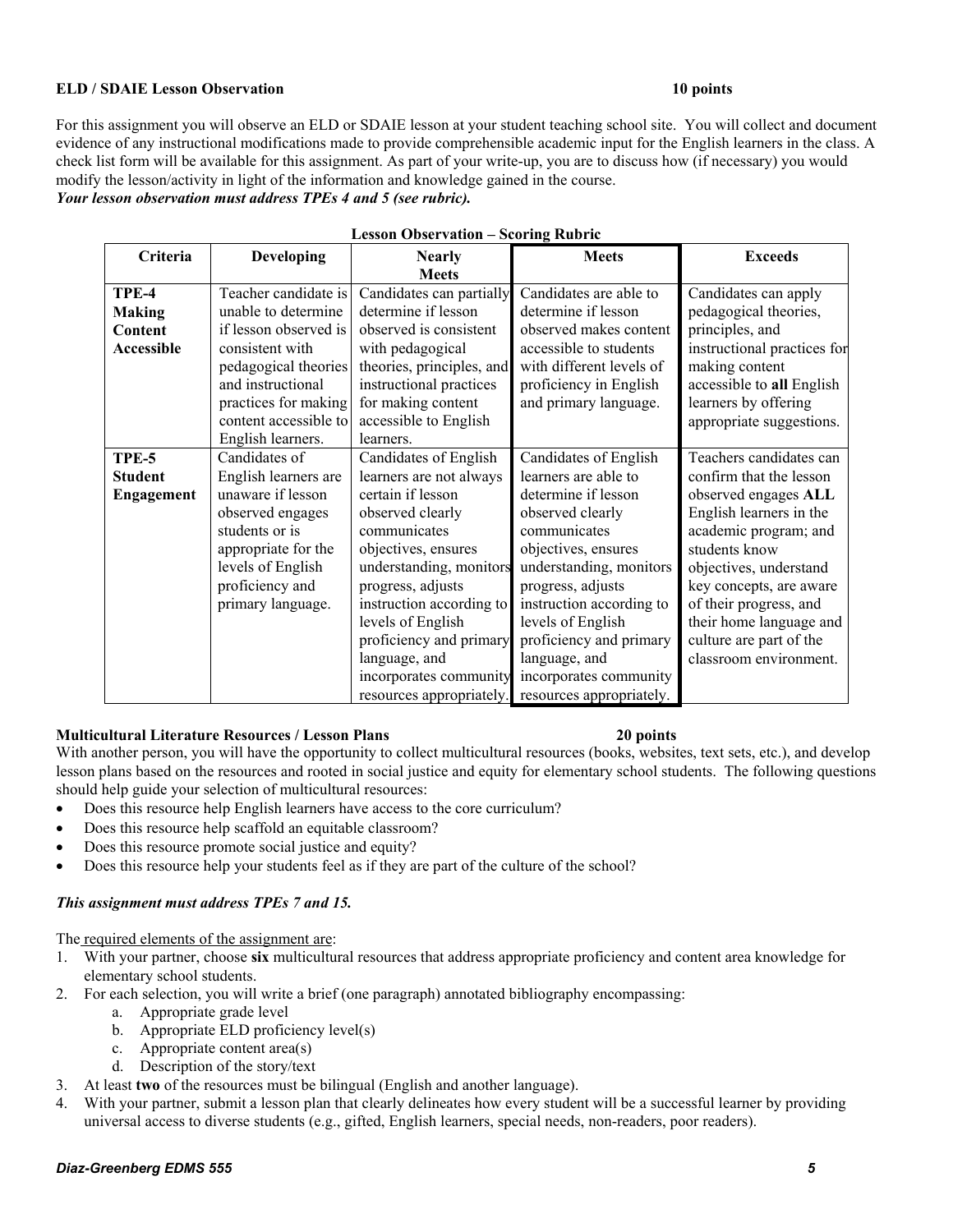Poster Sessions (20 minutes each)

Tables will be set up to provide space for the partners to present/display their multicultural resources and lesson plans.

**Note:** Dr. Alice Quiocho's website has an excellent bibliography of children's literature and multicultural books (http://www.csusm.edu/Quiocho), or the Barahona Center at the CSUSM Library has an excellent collection of books in Spanish (http://www.csusm.edu/csb/)

| Criteria           | Developing         | <b>Nearly</b>              | <b>Meets</b>                 | <b>Exceeds</b>                |
|--------------------|--------------------|----------------------------|------------------------------|-------------------------------|
|                    |                    | <b>Meets</b>               |                              |                               |
| TPE-7              | Multicultural      | Candidates select some     | Candidates select            | Teaching candidates           |
| <b>Teaching</b>    | resources are not  | authentic multicultural    | authentic multicultural      | include justification for the |
| <b>English</b>     | authentic, do not  | resources, primary         | resources that reflect       | selection and purpose of      |
| Learners           | reflect the        | language is not included   | diversity of the             | each resource, taking into    |
|                    | diversity in       | or not well translated.    | classroom, to include the    | account the varying           |
|                    | schools, and the   | Lesson reading and         | primary language of          | learning and social needs     |
|                    | primary language   | writing activities are     | English learners. Lesson     | of individual students or     |
|                    | of students is not | inappropriate for levels   | plans include                | groups in their own           |
|                    | considered.        | of proficiency in English  | instructional activities     | classroom. Lessons            |
|                    | Lessons do not     | and primary language,      | appropriate for levels of    | include language activities   |
|                    | support English    | and assessments are non-   | proficiency in English       | meet the academic and         |
|                    | learners.          | existent or inappropriate. | and primary language,        | social needs of all students. |
|                    |                    |                            | and have relevant            |                               |
|                    |                    |                            | assessments.                 |                               |
| <b>TPE-15</b>      | Multicultural      | Candidates select some     | Candidates select            | Candidates include            |
| <b>Social</b>      | assignment does    | multicultural resources    | authentic multicultural      | justification for each        |
| <b>Justice and</b> | not address issues | that address issues of     | resources that address       | multicultural selection that  |
| <b>Equity</b>      | of social justice  | social justice and equity. | issues of social justice     | show how issues of social     |
|                    | and equity in the  | Lesson plans do not        | and equity. Lesson plans     | justice and equity are        |
|                    | classroom.         | include instructional      | are designed to include      | addressed for all students.   |
|                    | Lesson plans are   | practices for diverse      | instructional practices      | Lesson plans apply            |
|                    | not designed for   | students and are not       | that are grounded in         | instructional strategies      |
|                    | students from      | grounded in theories of    | theories of multicultural    | grounded in theories and      |
|                    | diverse            | multicultural education.   | education, and provide       | principles of multicultural   |
|                    | backgrounds.       |                            | equitable outcomes for       | education, ensure equal       |
|                    |                    |                            | students from different      | outcomes for all students     |
|                    |                    |                            | linguistic, cultural, social | from different                |
|                    |                    |                            | and economic                 | backgrounds, and are          |
|                    |                    |                            | backgrounds.                 | designed with stakeholders    |
|                    |                    |                            |                              | representing all students in  |
|                    |                    |                            |                              | the classroom.                |

#### **Multicultural Resources / Lessons – Scoring Rubric**

**SDAIE/CALLA "Unit" Plans/ TPE Reflective Statements – Critical Assessment Task (CAT) 25 points** 

**Integrated Thematic CALLA Unit Plan (50 points)** - Providing rigorous academic instruction that also facilitates English language acquisition is critical to the academic achievement of English learners. This assignment will provide you with an opportunity to demonstrate ways in which curriculum and instruction, while remaining grade level appropriate, can be modified so that it is comprehensible to English Learners. Parts of this assignment will be done in class and thus collaboration is highly encouraged. You will design a unit of at least three sequential lessons (# of lessons depends on # of persons in your group – a minimum of 1 lesson plan per person is required) that employ CALLA methodology. Lesson planshy67uhj should be formulated to meet the needs of English Learners. This project is due the day your group presents your interactive lesson to the class. Here is the basic format for this assignment:

I. THEMATIC UNIT OVERVIEW: Using the Multicultural Literature assignment as a starting point, you will provide an overview of the following (Template to follow):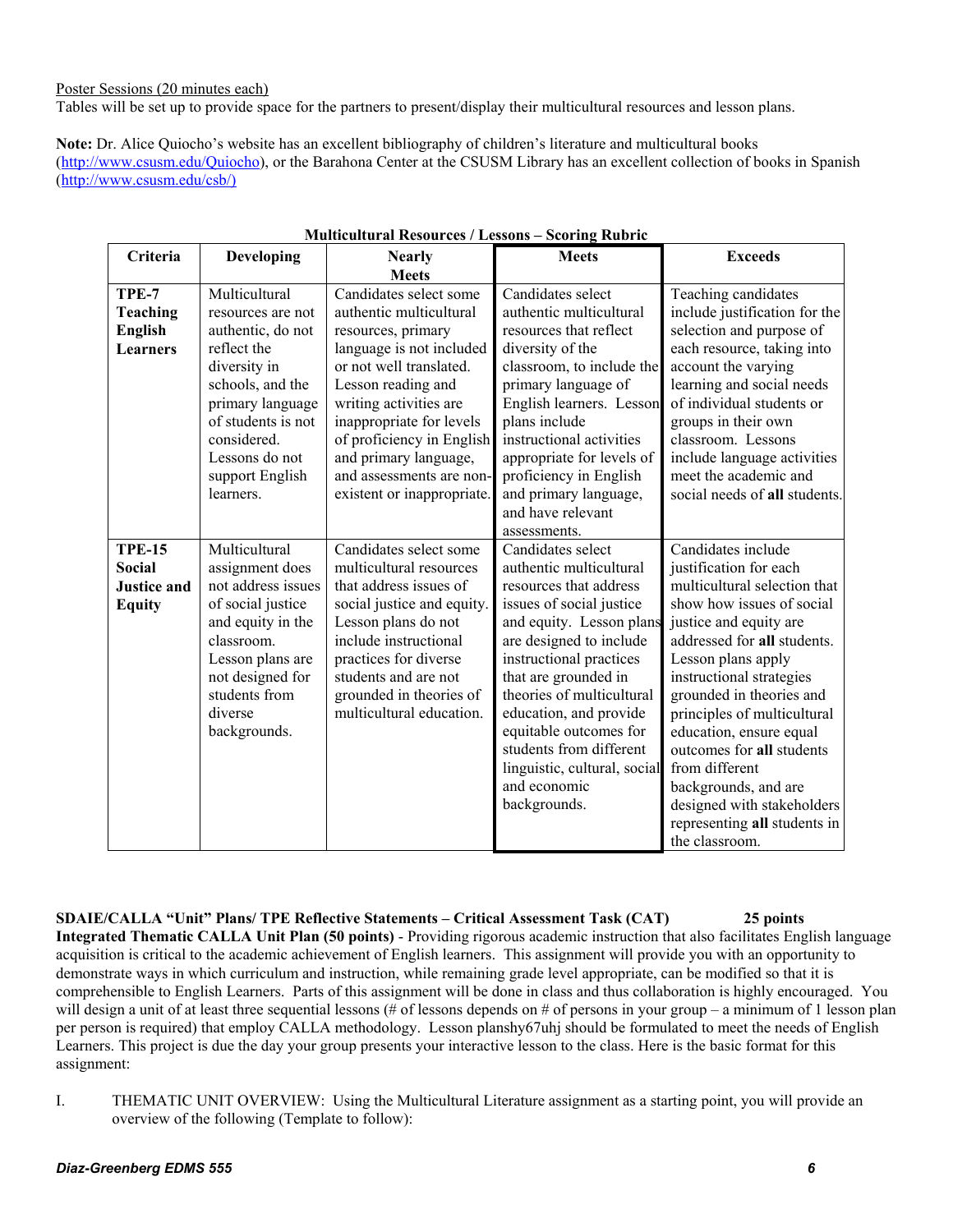- 1. Describe the target students' **grade level(s), language level(s), program placement information.**
- 2. Identify the **major concepts** that you want children to learn in the unit.
- 3. Identify the areas of curriculum **(content)** you will use by citing specific standards (literature, mathematics, science, etc.) and objectives of the content area. What objectives in the content areas will students have to meet in order to learn the major concepts?

II. SAMPLE LESSON PLANS (See Appendix B): Develop a unit of lessons (1 per person in your group) that will teach the critical concepts in your thematic unit. What are the objectives of your lessons, and how are those tied into the major concepts and objectives (content as well as language) that you have set for the entire unit? Be clear and specific so that someone will be able to take your lessons and replicate them. For each lesson plan, include the following:

- 4. Identify what you will do to get students **into the unit (Preparation & Presentation).** Next, identify what you will do to get students **through the unit (Practice).** Include what you will do to assess that students have learned the major concepts **(Evaluation)** and what students will do **beyond (Expansion)** the unit to extend their understanding**.** Or, use an alternate lesson plan format such as the 5-step plan.
- 5. Identify the **language and, separately, the content objectives objectives**, using the appropriate English Language Development standards. What language will the students use to learn the major concepts? What language objectives are your unit and lessons are targeting? State these clearly.
- 6. Identify the **scaffolding strategies** you have chosen to help students learn the major concepts. Be aware that students must also learn the strategies and be able to make them a part of their learning repertoire. Give **specific reasons** for choosing the scaffolding strategies you are using, that is, how these strategies build scaffolds to learning. Remember that English Only students will usually need only **one** scaffold, whereas English learners may need **more than one scaffold** depending on their schemata and level of language development in both languages. Use content learned in your other courses or your classroom practice to support your **rationale.**
- 7. Be sure to include an authentic **assessment** in your unit (summative or formative). How will you assess that ELD students have met the objectives of the unit and the lessons? That is, how will students demonstrate understanding and how will you know they have understood? Have you developed a **rubric** and a clear description of what the various degrees of that rubric mean?

## III. APPENDICES:

- 8. Include a **resources list,** a bibliography of all materials used, such as books, art prints, CD's, computer software, videos, etc.
- 9. The unit must also contain a **reflection.** What have you / your group learned from the development of these lessons? If you have had the opportunity to implement any part of your unit, be sure to include reflections on the implementation as well as student samples, if available.

The following questions will help you plan your unit:

- 1. Grade level, Content standard(s) / objectives, ELD standard(s) / objectives, requisite background information (i.e. Who are your students? What are your English learners' proficiency levels? What do your students need to know prior to the lesson?) Materials / resources necessary for the lesson.
- 2. A plan for assessment
	- How will your students demonstrate mastery of the content and language standards/objectives?
	- What varied authentic products will be produced?
	- What multi-level assessment criteria will be used? Different levels of mastery?
- 3. Vocabulary and grammatical structures (if applicable) to be learned or reinforced in the lesson how will you make vocabulary development part of the lesson?
- 4. How do ALL your students have access to the content you are presenting?
	- Do the activities you have designed for the lesson support the content and ELD standards you have selected?
	- What SDAIE/CALLA strategies are you using to make the content accessible to all your students?
	- Do the lesson strategies incorporate group collaboration, cooperative learning activities, peer assistance, or other work-group techniques?
	- Does the lesson incorporate the language and culture of language minority students?
	- Do all students have access to academic language?
- 5. How will you ensure that your lesson provides equitable outcomes for ALL your students (from diverse linguistic, cultural, social and economic backgrounds)?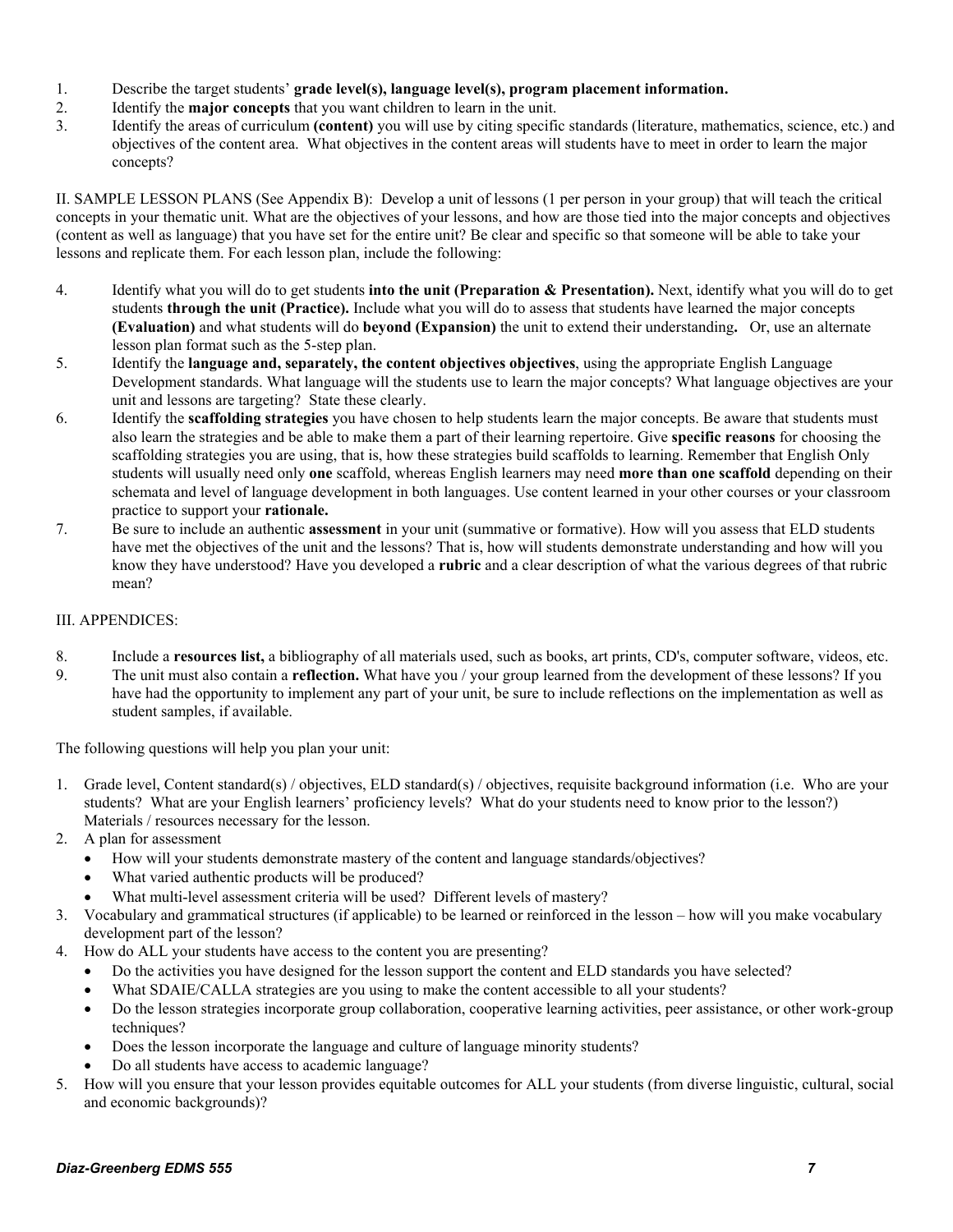You may work in a group of 4 students. Each group member will develop his/her own SDAIE/CALLA lesson plan as part of the "unit." During several class sessions, students will have the opportunity to work on their unit plan by applying what they have learned from the readings, class discussions, and their classroom experiences.

## SDAIE/CALLA Presentations

Each group will have 15-20 minutes to present their SDAIE Unit Plans*.This assignment must address TPEs 7 and 15 (see rubric).*

## TPE Reflective Statements

Even though we are referencing and seeking to understand several TPEs in this course, you are specifically responsible for writing a reflective statement for TPEs 7 and 15 in the TaskStream Electronic Portfolio. Each assigned reflection should be primarily based on your SDAIE/CALLA lesson plan. The reflection should be approximately 250-350 words (the goal is to be succinct not to count words) and focus on a description, analysis, reflection sequence. You must attach your SDAIE/CALLA lesson plan as an artifact to support your ideas in the reflection for both reflective statements (TPEs 7 and 15). You may attach other artifacts which also support your ideas. The same artifact may appear in multiple TPE reflections. When you submit each TPE reflection, you will receive feedback from me. When the reflection is finalized, it will become a permanent record in your TaskStream Portfolio. You may return to the TPE at another point in your program and make modifications as your understanding deepens.

Each TPE reflective statement must include:

- 1. a description of the teacher candidate's learning with respect to the specific TPE being addressed
- 2. an analysis of how the attached artifact(s) is (are) evidence of that learning
- 3. a reflection describing personal significance of this learning and/or next steps in the journey toward continuing to meet this TPE

| Criteria                                               | Developing                                                                                                                                                                                                                  | <b>Nearly</b>                                                                                                                                                                                                             | <b>Meets</b>                                                                                                                                                                                                                                                                                                                                | <b>Exceeds</b>                                                                                                                                                                                                                                                                                                                                                                                                   |
|--------------------------------------------------------|-----------------------------------------------------------------------------------------------------------------------------------------------------------------------------------------------------------------------------|---------------------------------------------------------------------------------------------------------------------------------------------------------------------------------------------------------------------------|---------------------------------------------------------------------------------------------------------------------------------------------------------------------------------------------------------------------------------------------------------------------------------------------------------------------------------------------|------------------------------------------------------------------------------------------------------------------------------------------------------------------------------------------------------------------------------------------------------------------------------------------------------------------------------------------------------------------------------------------------------------------|
|                                                        |                                                                                                                                                                                                                             | <b>Meets</b>                                                                                                                                                                                                              |                                                                                                                                                                                                                                                                                                                                             |                                                                                                                                                                                                                                                                                                                                                                                                                  |
| TPE-7<br><b>Teaching</b><br><b>English</b><br>learners | Candidates know and<br>can apply few of the<br>pedagogical theories,<br>principles, and<br>instructional practices<br>for English learners.<br>English learners do not<br>comprehend key<br>academic concepts and<br>ideas. | Candidates know<br>many pedagogical<br>theories, principles,<br>and instructional<br>practices for English<br>learners, but cannot<br>apply them in a<br>comprehensive<br>manner.                                         | Candidates know<br>and can apply<br>pedagogical<br>theories, principles,<br>and instructional<br>practices for<br>comprehensive<br>instruction of<br>English learners.                                                                                                                                                                      | Candidates know and<br>can apply pedagogical<br>theories, principles, and<br>instructional practices for<br>comprehensive<br>instruction of ALL<br>English learners.                                                                                                                                                                                                                                             |
| <b>TPE 15</b><br><b>Social Justice</b><br>and Equity   | Candidates do not<br>address issues of social<br>justice and equity in the<br>classroom, and lessons<br>are not designed for<br>students from diverse<br>backgrounds.                                                       | Candidates know<br>many issues of social<br>justice and equity, but<br>lessons do not include<br>instructional practices<br>for diverse students<br>and are not grounded<br>in theories of<br>multicultural<br>education. | Candidates know<br>and can apply issues<br>of social justice and<br>equity in the<br>classroom. Lessons<br>include instructional<br>practices that are<br>grounded in<br>multicultural<br>education, and<br>provide equitable<br>outcomes for<br>students from<br>different linguistic,<br>cultural, social and<br>economic<br>backgrounds. | Candidates know and<br>apply issues of social<br>justice and equity in their<br>lessons. Lessons apply<br>instructional strategies<br>grounded in theories,<br>principles $&$ ideas of<br>multicultural education,<br>ensure equitable<br>outcomes for all students<br>from different<br>backgrounds, and are<br>designed collaboratively<br>with stakeholders<br>representing all students<br>in the classroom. |

**SDAIE/CALLA Unit Plan/Presentation – Scoring Rubric**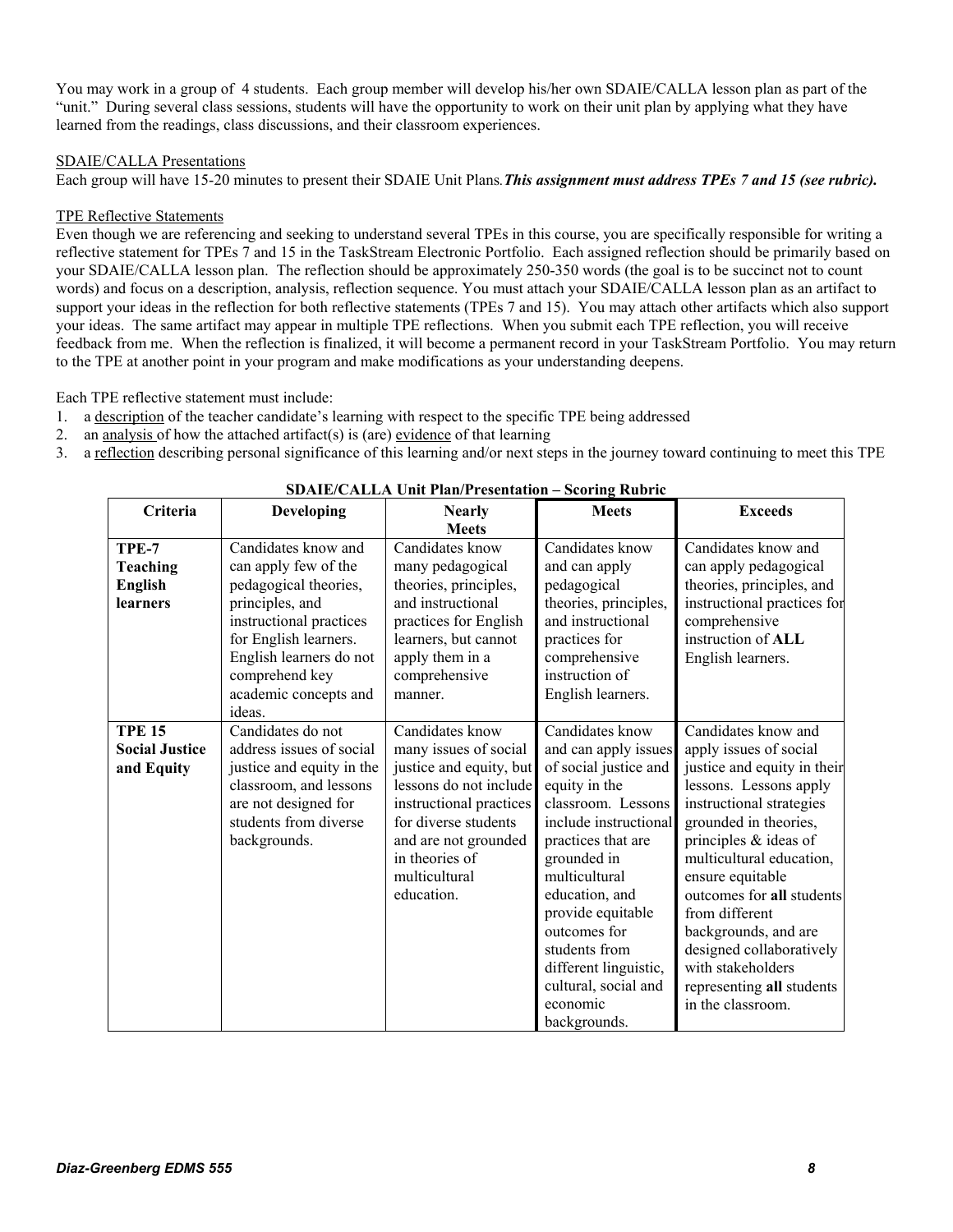|                                                                                                                                                 | 3D 2042 TAU LIIUNIZM LUU I LO TEACH ENGLISH LEANNENS COMI ETENCIES                                                             |                                                                                                     |
|-------------------------------------------------------------------------------------------------------------------------------------------------|--------------------------------------------------------------------------------------------------------------------------------|-----------------------------------------------------------------------------------------------------|
| PART 1:                                                                                                                                         | PART 2:                                                                                                                        | PART 3:                                                                                             |
| <b>LANGUAGE STRUCTURE AND</b>                                                                                                                   | <b>METHODOLOGY</b>                                                                                                             | <b>CULTURE AND</b>                                                                                  |
| FIRST- AND SECOND-LANGUAGE                                                                                                                      | OF BILINGUAL, ENGLISH                                                                                                          | <b>CULTURAL DIVERSITY</b>                                                                           |
| <b>DEVELOPMENT</b>                                                                                                                              | LANGUAGE DEVELOPMENT,                                                                                                          |                                                                                                     |
|                                                                                                                                                 | AND CONTENT INSTRUCTION                                                                                                        |                                                                                                     |
|                                                                                                                                                 |                                                                                                                                |                                                                                                     |
| C. Language Structure and Use:                                                                                                                  | I. Theories and Methods of Bilingual                                                                                           | I. The Nature of Culture                                                                            |
| <b>Universals and Differences</b>                                                                                                               | <b>Education</b>                                                                                                               |                                                                                                     |
| (including the structure of English)                                                                                                            |                                                                                                                                |                                                                                                     |
| A. The sound systems of language<br>(phonology)                                                                                                 | A. Foundations                                                                                                                 | A. Definitions of culture                                                                           |
| <b>B.</b> Word formation (morphology)                                                                                                           | <b>B.</b> Organizational models: What works<br>for whom?                                                                       | <b>B.</b> Perceptions of culture                                                                    |
| C. Syntax                                                                                                                                       | C. Instructional strategies                                                                                                    | C. Intragroup differences (e.g., ethnicity,<br>race, generations, and micro-cultures)               |
| <b>D.</b> Word meaning (semantics)                                                                                                              | II. Theories and Methods for                                                                                                   | D. Physical geography and its effects on                                                            |
|                                                                                                                                                 | <b>Instruction In and Through English</b>                                                                                      | culture                                                                                             |
| E. Language in context                                                                                                                          | A. Teacher delivery for both English<br>language development and content<br>instruction                                        | E. Cultural congruence                                                                              |
| F. Written discourse                                                                                                                            | B. Approaches with a focus on English<br>language development                                                                  | II. Manifestations of Culture: Learning<br><b>About Students</b>                                    |
| G. Oral discourse                                                                                                                               | C. Approaches with a focus on content<br>area instruction (specially designed<br>academic instruction delivered in<br>English) | A. What teachers should learn about their<br>students                                               |
| H. Nonverbal communication                                                                                                                      | D. Working with paraprofessionals                                                                                              | <b>B.</b> How teachers can learn about their<br>students                                            |
| I. Language Change                                                                                                                              |                                                                                                                                | C. How teachers can use what they learn<br>about their students (culturally<br>responsive pedagogy) |
| II. Theories and Factors in First- and                                                                                                          | <b>III.</b> Language and Content Area                                                                                          |                                                                                                     |
| <b>Second-Language Development</b>                                                                                                              | Assessment                                                                                                                     | <b>III. Cultural Contact</b>                                                                        |
| A. Historical and current theories and models<br>of language analysis that have<br>implications for second-language<br>development and pedagogy | A. Purpose                                                                                                                     | A. Concepts of cultural contact                                                                     |
| <b>B.</b> Psychological factors affecting first- and<br>second-language development                                                             | <b>B.</b> Methods                                                                                                              | <b>B.</b> Stages of individual cultural contact                                                     |
| C. Socio-cultural factors affecting first- and<br>second-language development                                                                   | C. State mandates                                                                                                              | C. The dynamics of prejudice                                                                        |
| D. Pedagogical factors affecting first- and<br>second-language development                                                                      | D. Limitations of assessment                                                                                                   | D. Strategies for conflict resolution                                                               |
| E. Political factors affecting first- and<br>second-language development                                                                        | E. Technical concepts                                                                                                          | IV. Cultural Diversity in U.S. and CA.                                                              |
|                                                                                                                                                 |                                                                                                                                | A. Historical perspectives                                                                          |
|                                                                                                                                                 |                                                                                                                                | <b>B.</b> Demography                                                                                |
|                                                                                                                                                 |                                                                                                                                | C. Migration and immigration                                                                        |
|                                                                                                                                                 |                                                                                                                                |                                                                                                     |

**EDSS 555** stresses the highlighted competencies.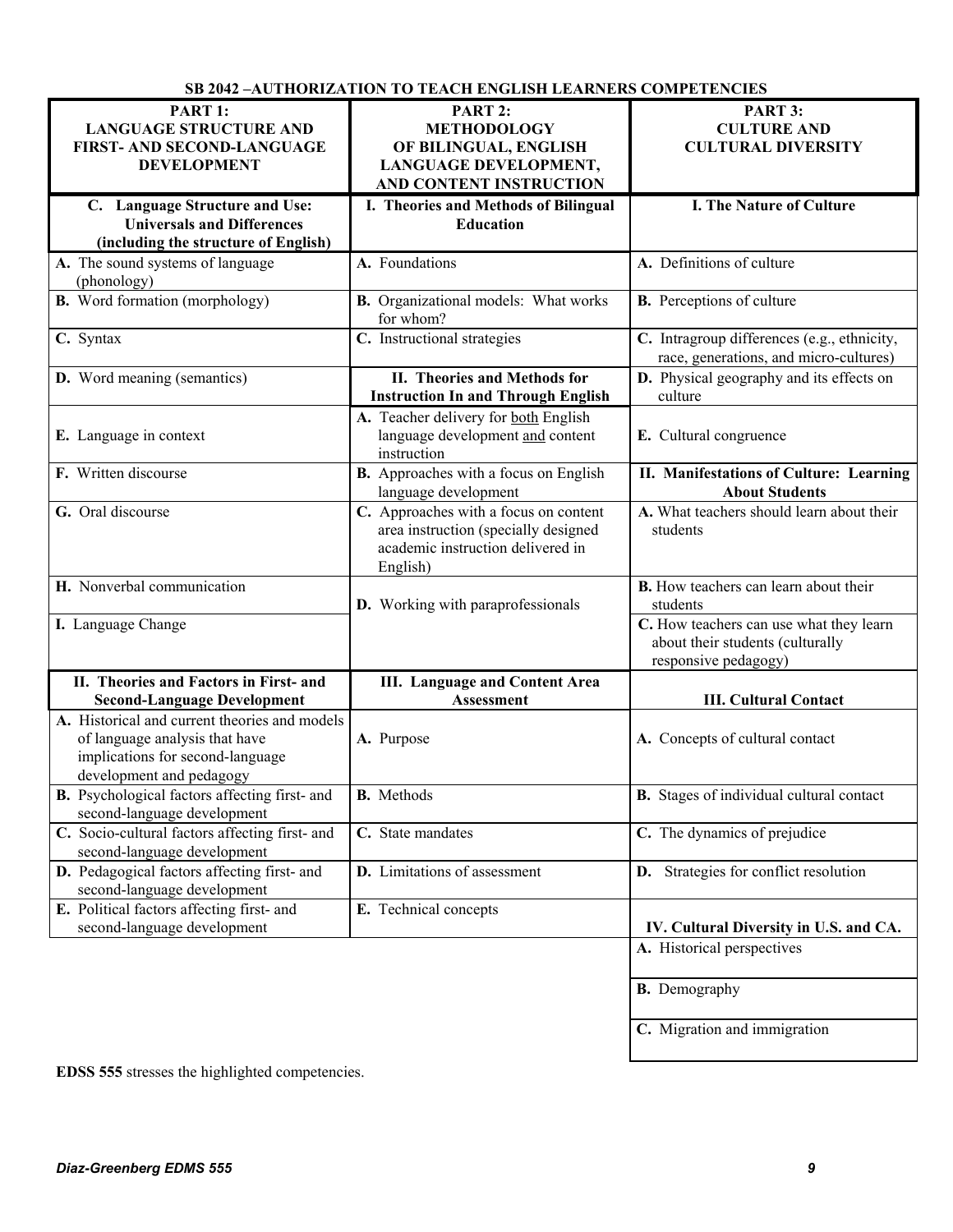## **Generally Accepted Attributes of Highly Effective Teachers (as seen in pre-service programs)**

(Roberts and Kellough, 2000; Stone, 2002; McEwan, 2002; Baldwin, Keating and Bachman, 2003; Johnson and Johnson, 1994; COE Mission Statement, 1997)

#### *The following will be used as a guideline for defining each attribute:*

- 1. **General classroom attendance, promptness, and participation:** is on time, respects time boundaries (breaks, etc.), regularly attends class, and actively participates.
- 2. **Attention to classroom discussion protocols** (per Epstein's Five Stage Rocket)**:** respects time limitations, recognizes and respects the perspectives of fellow classmates, gives wait time, listens actively, uses non-interruptive skills, mediates disagreements by working to understand others' perspectives and finding common ground, genuinely encourages all to participate.
- 3. **Social and cooperative skills (as illustrated in cooperative projects)**: assumes responsibility of one's roles, is open to consensus and mediation, effectively communicates ideas, attends group meetings, is dependable, respects others' ideas, expects quality work from self and colleagues, manages time effectively, uses organizational skills and leadership skills, is assertive but not aggressive, uses reflection as a means of evaluation, motivates and offers positive reinforcement to others.
- 4. **Attention to assignments:** meets time deadlines, produces quality products, responds cooperatively to constructive criticism, uses rubrics or other stipulated criteria to shape an assignment, prioritizes tasks and performs/supervises several tasks at once.
- 5. **General classroom demeanor:** is professional, creative, kind, sensitive, respectful, has a sense of humor, is supportive of fellow classmates and instructors; recognizes others' perspectives as valid and works to include all "voices" in the classroom; is aware of and responsive to issues and behaviors that might marginalize colleagues in the classroom.
- 6. **Flexibility:** is responsive when reasonable adjustments to the syllabus, curriculum, schedule, and school site assignments become necessary (common to the educational arena); can work through frustrations by problem-solving with others and not letting emotional responses dominate or impair thinking; "bounces" back easily; can work calmly under stress.
- 7. **Openness to and enthusiasm for learning:** can engage with a variety of educational ideas with an open mind and a sense of exploration; demonstrates passion for and metacognition of learning across the curriculum and within discipline areas; takes advantage of learning opportunities and seeks out additional opportunities for learning.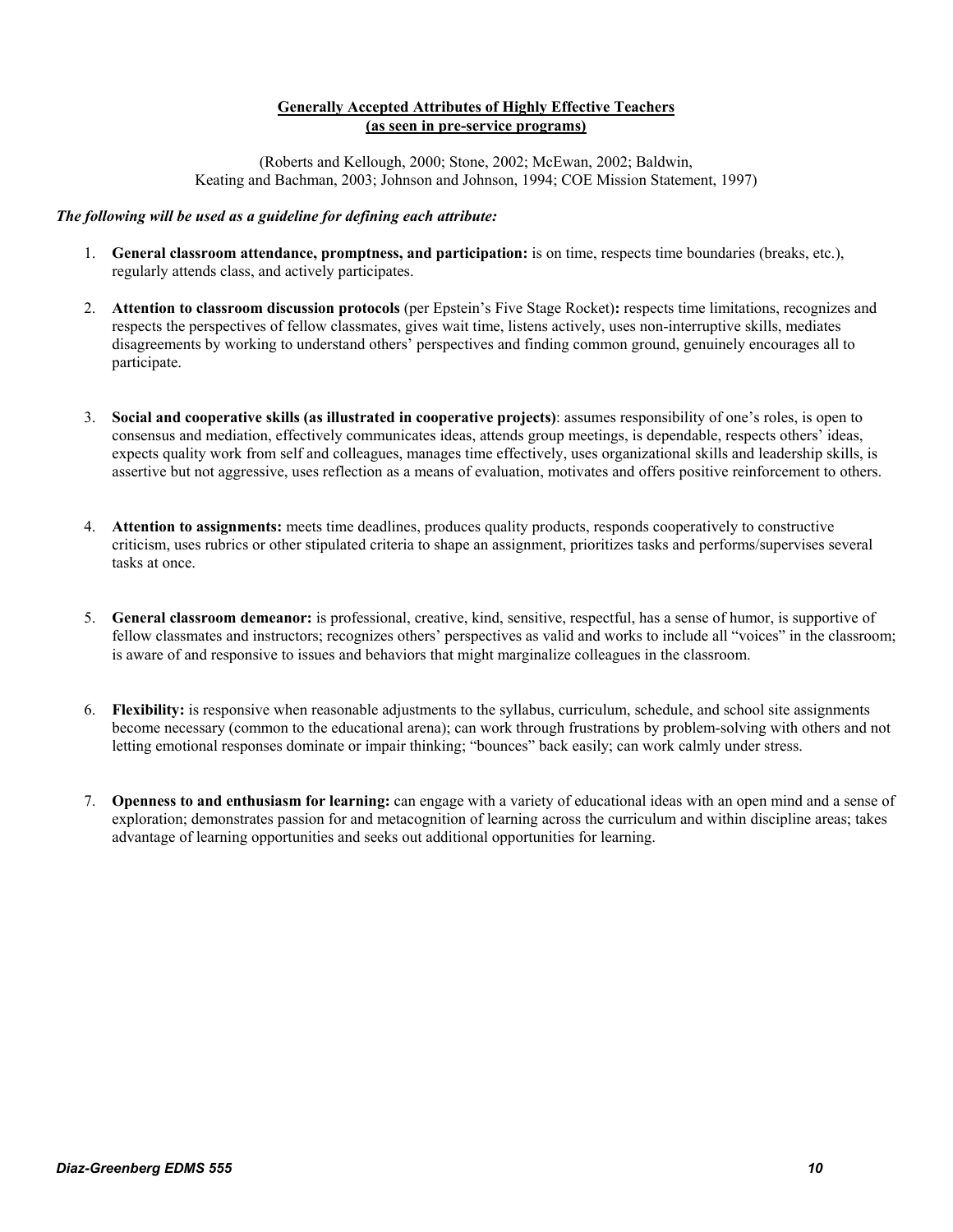#### **MULTICULTURAL CALLA MINI UNIT TEMPLATE (Appendix A)**

Dr. Rosario Díaz-Greenberg

# **TITLE:**

# **Grade Level: Elementary**

**Language Level:** 

# **Placement: Informal Assessment/CELDT**

| <b>Major Concepts:</b>                                                        |  |
|-------------------------------------------------------------------------------|--|
| 1.                                                                            |  |
| 2.                                                                            |  |
| <b>Rationale:</b>                                                             |  |
| <b>Literature Objectives:</b>                                                 |  |
| <b>Language Objectives:</b>                                                   |  |
| <b>BOOKS:</b>                                                                 |  |
| 1<br>$\bullet$<br>2<br>$\bullet$<br>3<br><b>Learning Strategies:</b>          |  |
| Metacognitive:                                                                |  |
| <b>Cognitive:</b>                                                             |  |
| <b>Social Affective</b>                                                       |  |
| <b>STANDARDS</b>                                                              |  |
| Brief overview of books/time of the year to be used/connections between books |  |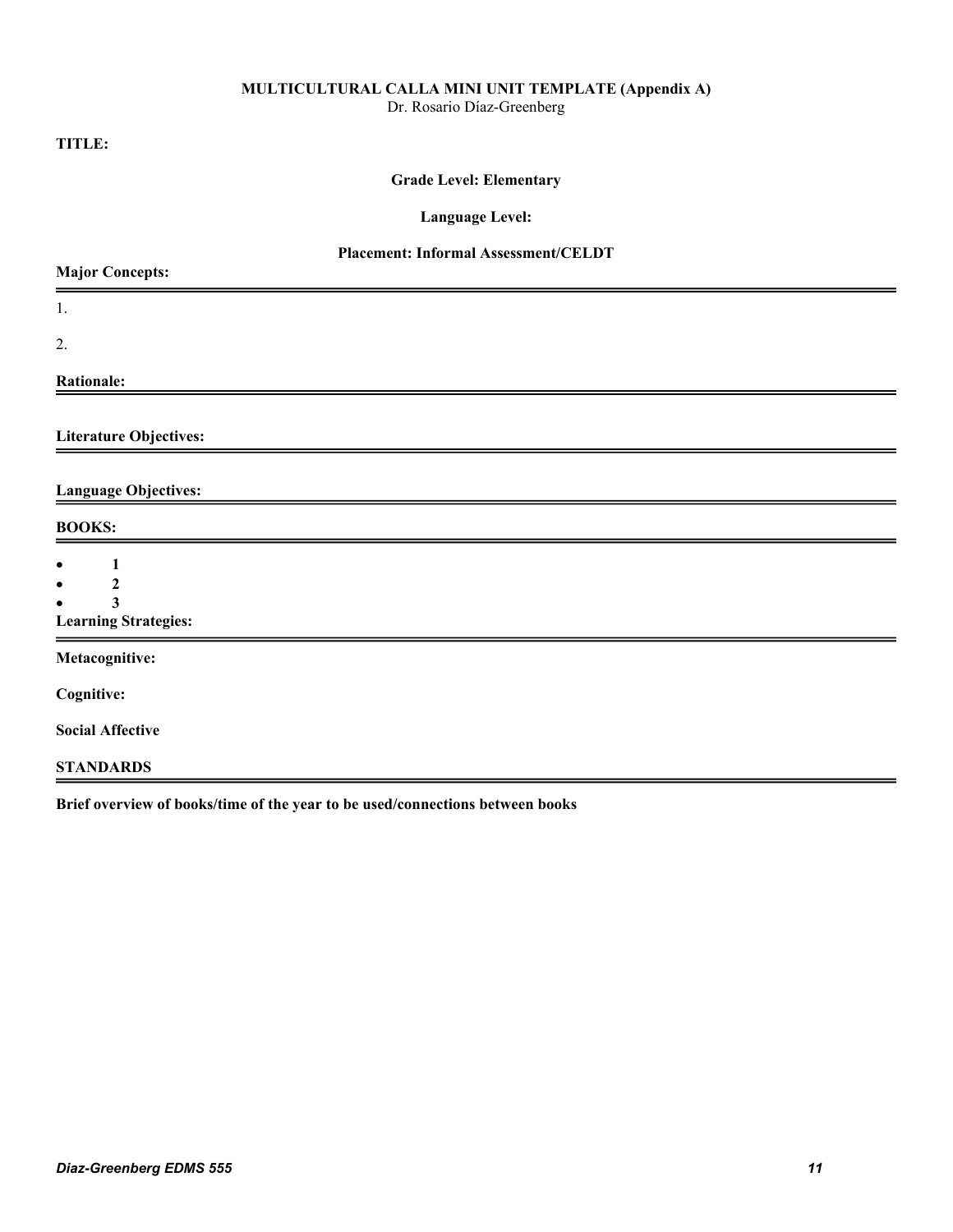# **CALLA LESSON PLAN SEQUENCE (CH. 5)**

**Preparation:** This stage requires activation of prior knowledge by finding out what the students already know and how they have been taught to approach the specific task. The students are told what the objectives of the unit are, and what is expected of them. **Activities** should include: brainstorming, making graphic organizers, demonstrating how to do the project, role playing and prediction.

**Presentation:** The material to be covered needs to be presented in a variety of ways to address different learning styles. A positive approach is necessary to foster self-esteem and autonomy. Questioning is essential to encourage students in formulating questions for clarification purposes.

**Activities:** Questioning techniques, selective attention to key concepts, elaboration and inference to help comprehension.

**Practice:** During this stage students need to engage in interactive learning. Hands-on and exploration are essential. **Activities:** Cooperative learning activities, Reciprocal teaching, brainstorming, organizational planning, and problem posing techniques.

**Evaluation:** This stage stresses self-evaluation through specific techniques. The teacher needs to provide samples of record-keeping activities to direct the process.

**Activities:** Summarizing, verifying previously made predictions, Self-check and correct, chart progress through learning log, cumulative check list on items covered, and self-reflection on progress made.

**Expansion:** In this stage the teacher incorporates class and home activities that build on previous knowledge and integrate newly acquired skills and information into existing concepts. Reflection is essential to connect past concepts with new information. Revision and re-creation of knowledge is also crucial at this point. Application of new knowledge into real life situation should be encouraged.

**Activities:** Systematic inquiry, reflection techniques, and discussion.